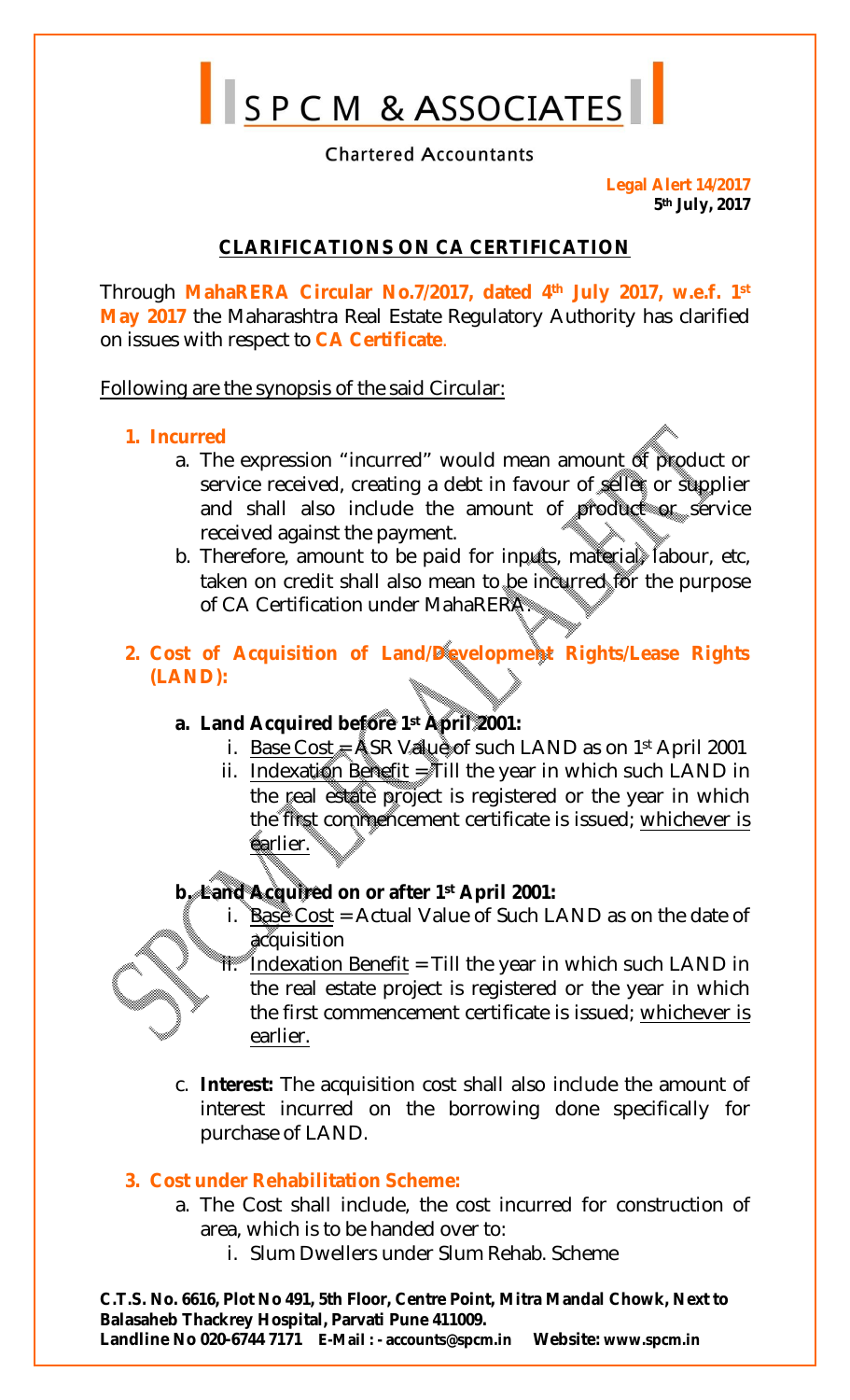

- ii. Tenants under redevelopment of tenanted properties
- iii. Apartment owners of the building which is under redevelopment and who are to be provided with the alternative accommodation
- iv. Government or concessionaire in Public Private Partnership Projects
- v. Appropriate Authority under various schemes under Development Regulations
- b. All amounts payable to slum dwellers, tenants, apartment owners or appropriate authority or govt. or concessionaire which are non-refundable and are incurred as cost or expense of Rehab Scheme shall be allowed as Land Cost (Clause  $1(i)(f)(iii)$  or Clause  $1(i)(f)(iv)$  of Form 3)
- c. Amount of Interest incurred on the borrowing done specifically for the construction of Rehab Scheme shall be included in Land Cost (Clause 1(i)(a) of Form 3)

## **4. On-Site Expenditure [Clause 1(ii)(a)(iii)]**

a. The increase in Construction Cost due to execution of extra/additional items as certified by Engineer in Form 2 Annexure A shall be allowed to be included in On-Site Expenditure.

# **5. Principal Sum [Clause 1(ii)(c)]**

a. Even though, while uploading details of Project Cost on the website, 'Principal Cost' is not to be entered, for the purpose of Form 3, 'Principal Cost' is to be reflected in Brackets near Clause 1(ii)(c) of Form 3.

# **6. Amount Withdrawn till the Date of Certificate [Clause 7]**

## **a. New-Project:**

i. Means amount withdrawn from Separate Bank Account as per Books of Accounts and Bank Statement of that Separate Bank Account.

## **b. On-going Project:**

Such amount shall be lower of the following:

- i. 100% of the amount received towards consideration of the sale of apartment of the Real Estate Project till date of Registration or
- ii. Amount of Project Cost as reflected in Clause 3 of Form 3 at the time of Registration.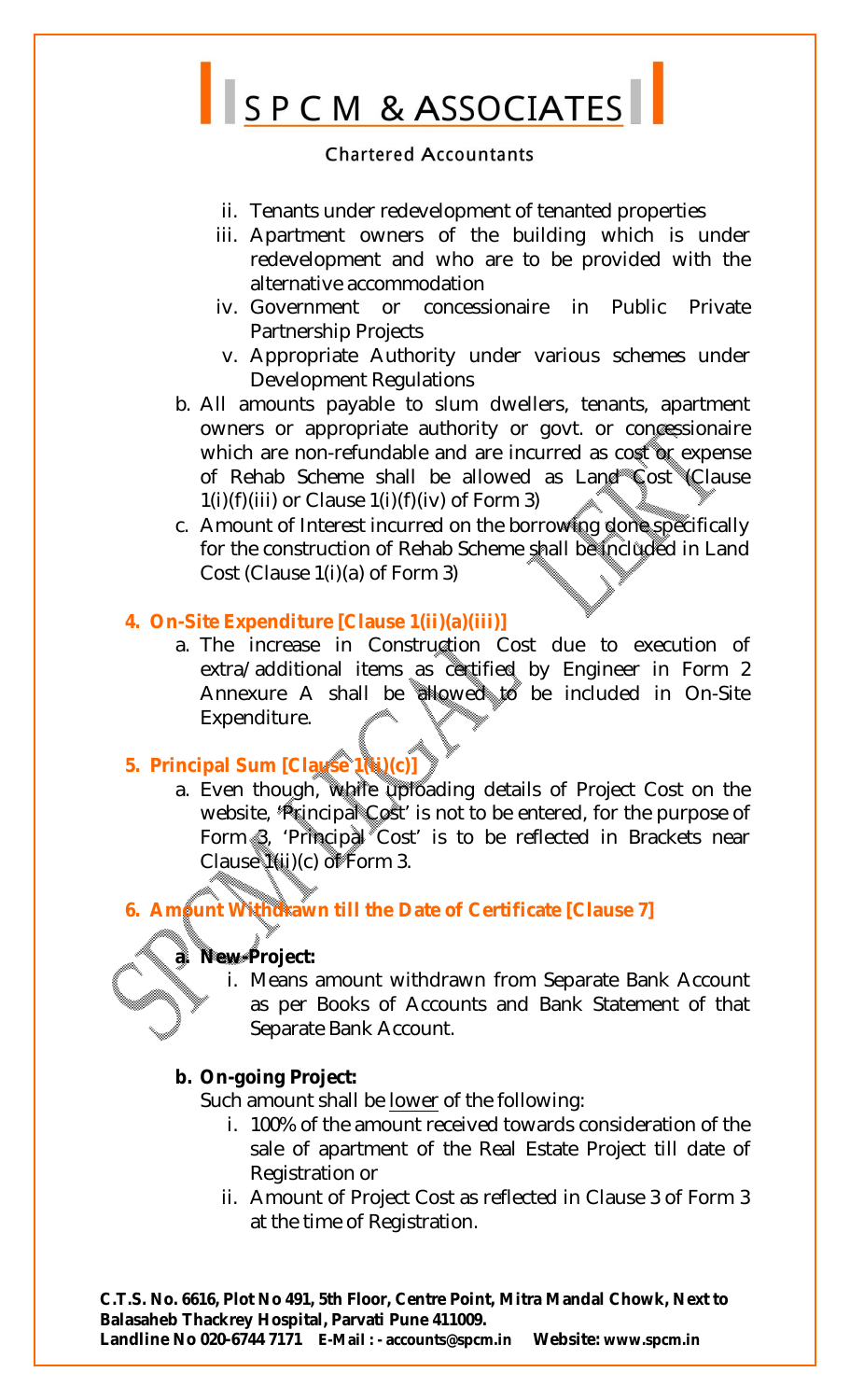SPCM & ASSOCIATES

## **7. Designated Separate Bank Account (SBA)**

#### **a. Indirect Taxes:**

i. Indirect Taxes such as VAT, Service Tax, GST, etc collected by the Promoter should not be deposited in the SBA.

#### **b. Pass Through Charges**

i. Any amount collected for or on behalf of Legal Entity or Apex Body or any Statutory Authority or Local body being in the nature of Pass Through Charges should not be deposited in the SBA.

#### **c. Fixed Deposit**

- i. SBA shall be a no lien account and withdrawal from the same shall always be in accordance with the provisions of RERA, Rules, Regulations, Circulars issued by MahaRERA from time to time.
- ii. The excess monies lying in the SBA can be put in Fixed Deposits with the Bank Operating the SBA, provided there is no lien on such FD, no loan can be obtained against or on such FD, and no charge can be created on such FD

## **d. Fund Utilization**

i. MahaRERA Authority has recommended utilization of amount withdrawn from SBA for the purpose of completion of project, however there is no end use restriction on the amount which is withdrawn from the SBA

# **8. Income Tax:**

Income Tax paid by the promoter of a Real Estate Project shall not be allowed to be claimed as cost of the Real Estate Project.

## **9. Booking Cancellation Amount:**

- a. Cancellation amount(s), if any, to be paid by the promoter to the allottees on cancellation of booking/ allotment of the Apartment, will be treated as cost incurred for the project to the extent of 70% of the amounts to be paid to such allottees on cancellation of booking/allotment.
- b. Further, compensation/interest paid by the promoter to the Allottees should be treated as cost incurred for the project and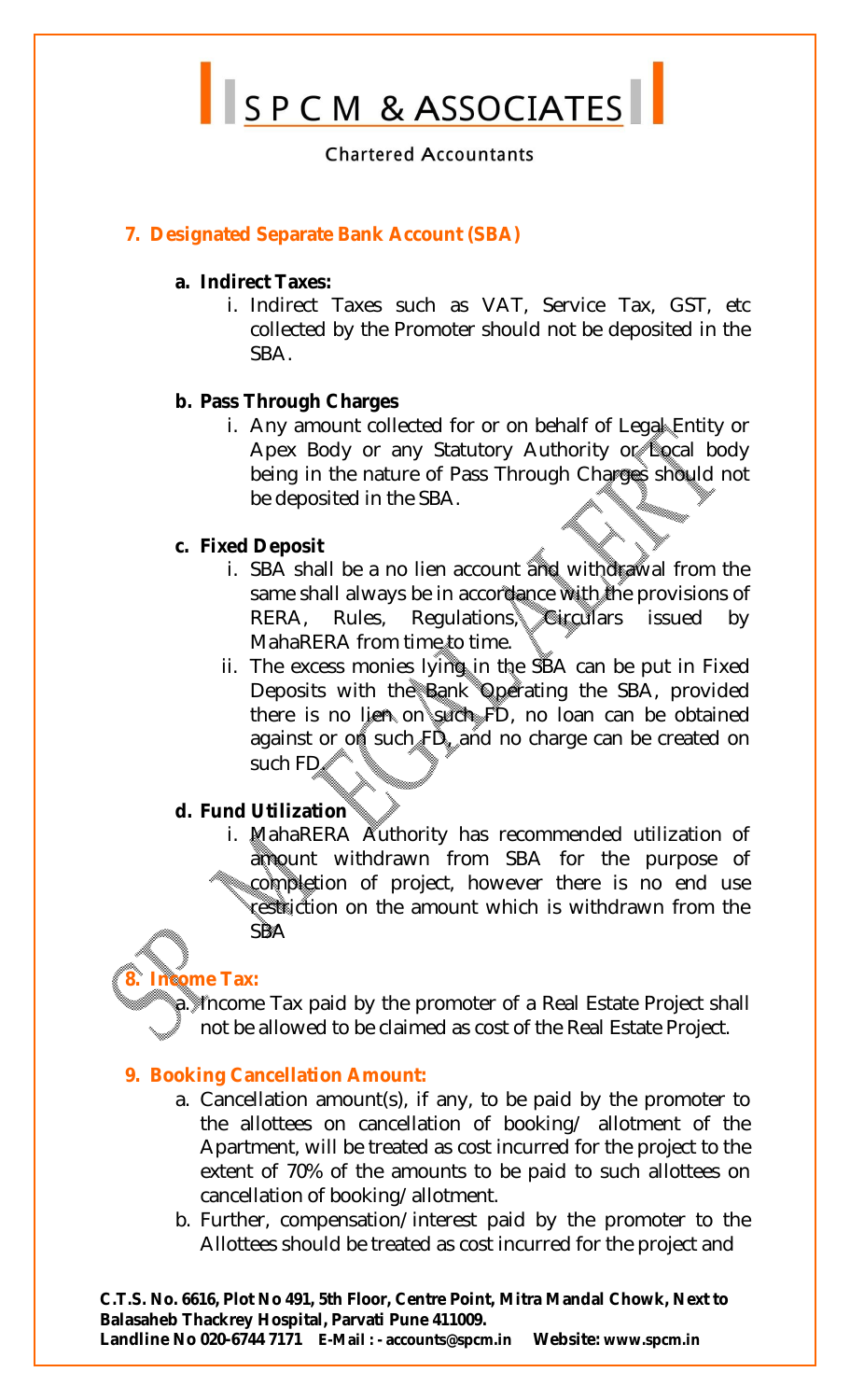

hence entire amount of such compensation/interest paid will be allowed for withdrawal from SBA.

#### **10.Percentage of Completion as per Form 1 [Clause 4]**

- a. Such field is to be filled only in the Final Certificate when 100% of the construction work has been completed.
- b. In all prior certificates, this field is not mandatory to be filled and certified by a CA.

## **11.On-Going Project**

a. Estimated LAND Cost/ Cost of Construction shall be considered since its inception and not limited to the balance Estimated LAND Cost/ Cost of Construction.

## **12.Responsibilities of a CA**

#### **a. FD**

- i. In case FD being made of the monies lying in SBA, a CA shall verify that there is no lien or charge on such FD.
- ii. Further, the CA shall obtain the no lien/charge certificate in respect to such FD from the bank once every 3 months.

## **b. Deposits in SBA**

i. CA shall verify and certify that 70% or 100% as the case may be, of the amounts collected from allotees (other than pass through charges or indirect taxes) are deposited in the SBA

## **c. Form 5**

- The Statutory Auditor shall certify that the Promoter has utilized the 70% or 100% amount collected from the allottees, as the case maybe, towards the project only.
- ii. Further, the auditor shall certify that the withdrawal from SBA has been in accordance with the proportion of the percentage of completion of the project.

## **13.Co-Promoter**

- a. The agreement between the promoter and each of the copromoters shall clearly lay down the entity which is principally or primarily responsible for completion of the Real Estate Project
- b. In case of shared responsibility, the agreement shall clearly lay down responsibility assumed by promoter and each of the copromoter(s)